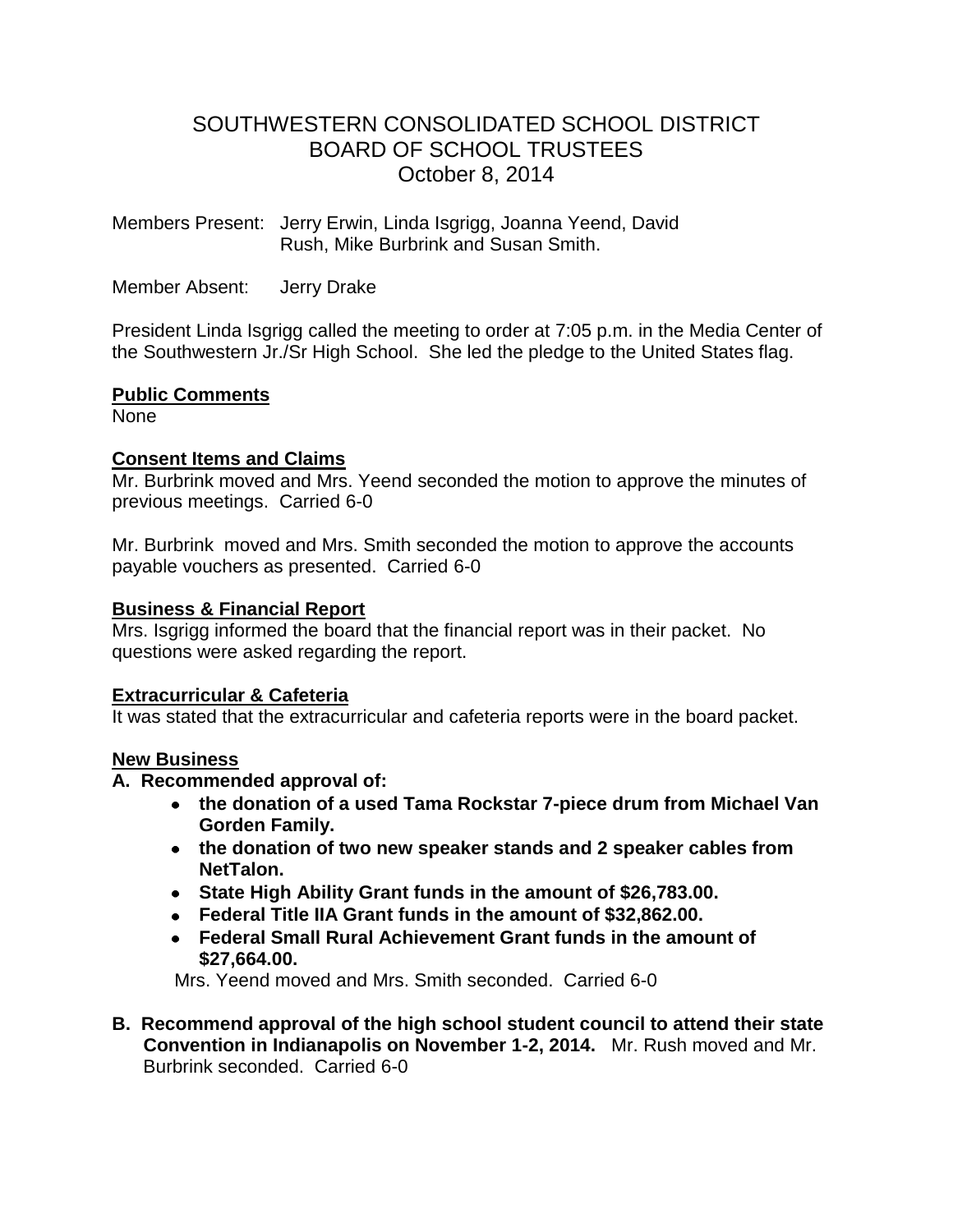- **C. Recommend approval of the 12 month part-time non-certified employee benefit guidelines.** Mrs. Yeend moved and Mr. Burbink seconded. Carried 6-0
- **D. Recommend adoption of the 2014-2015 Master Agreement with proposed teacher salaries retroactive to the beginning of the 2014-15 contract. There is a correction on bottom of page 11 that should say 9-12 not 9-10.** Mr. Rush moved and Mrs. Yeend seconded the motion to approve the 2014-15 Master Agreement with correction. Carried 6-0
- **E. Recommend a 3% raise for all other employees retroactive to the beginning of the 2014-15 school year except new 2014-15 hires, cafeteria staff and custodians.** Mr. Burbrink moved and Mrs. Smith seconded the motion. Carried 6-0
- **F. Recommend an additional 1% raise (to their already approved 2% raise in May) for current custodians effective October 19, 2014.** Mr. Burbink moved and Mrs. Yeend seconded. Carried 6-0
- **G. Recommend approval of a \$2,000.00 each stipend for the Superintendent and Principals to serve as coordinators of the high ability program to be paid by the high ability grant.** Mrs. Yeend moved and Mrs. Smith seconded the motion. Carried 5-1 Mr. Rush was against this motion.
- **H. Recommend approval of a \$1,000.00 stipend for the administrator serving as The district's School Safety Specialist each year.** Mrs. Yeend moved and Mr. Rush seconded. Carried 6-0
- **I. Recommend approval to add to the fundraiser list as presented.** Mr. Rush moved and Mrs. Smith seconded the motion. Carried 6-0
- **J. Recommend adoption of the 2015 Budget, 2015-2026 Bus Replacement, and 2015-2017 CPF Plan.** Mrs. Yeend moved and Mr. Burbrink seconded the motion. Carried 6-0
- **K. Recommend approval of a Resolution to Reduce line 2 in the General Fund Budget, if needed.** Mr. Rush moved and Mrs. Smith seconded. Carried 6-0
- **L. Recommend approval of the Resolution of Tax Neutrality.** Mrs. Smith moved and Mr. Burbrink seconded. Carried 6-0
- **M**. **Recommend approval of the 2014-15 Goals for Expenditure Categories.** Mr. Rush moved and Mrs. Yeend seconded. Carried 6-0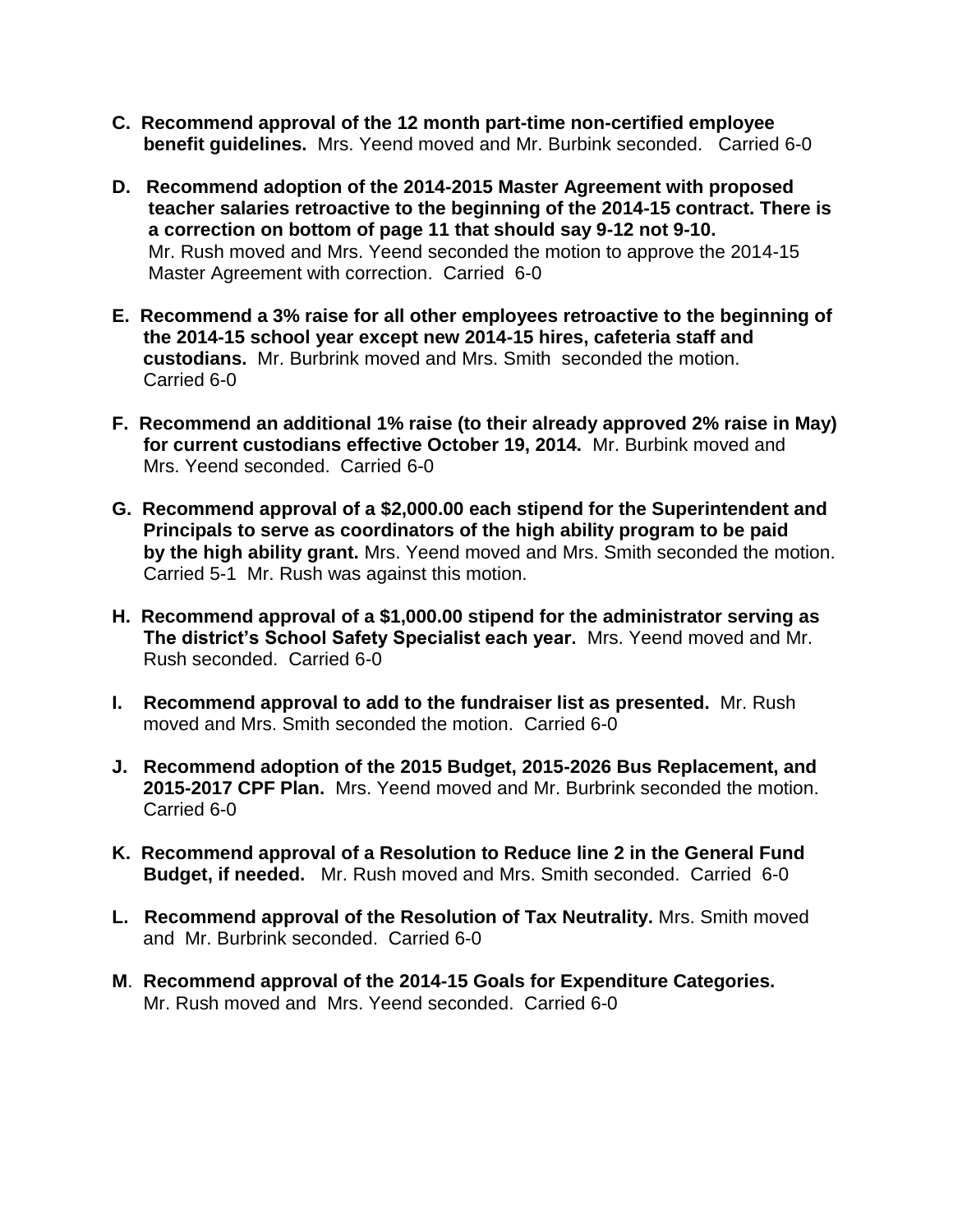# **N. Other**

 **Dr. Maurer asked that the board approve the contract with Spartan Staffing for possible custodial services.** Mr. Burbrink moved and Mrs. Smith seconded. Carried 6-0

### **Reports & Presentations**

Mr. Chase said that Southwestern high school joined a cohort to compare our Acuity Readiness I. We are using the scores to set our own cut scores to make our own data wall. This will help us figure out where we stand.

Mr. Edwards talked about the Acuity testing. The scores will tell him the areas that we will have to improve on. He is very proud of the teachers. He also mentioned that Advanced Ed was here and they were encouraging educators to think outside the box. The teachers came up with some great ideas. Tonight is Grandparents night and it seems to be very successful. The book fair will continue until 8 p.m.

# **Superintendent's Report**

Dr. Maurer reported to the board that Southwestern received Advanced Ed accreditation as a district. Things are in place from K-12. We have many strong areas but there are still areas that will need to be improved. The final report will not be received for 30 days. Those results will be shared later.

Dr. Maurer shared with the board a comparison of custodial salaries from 2010 to 2014. In 2010 most custodial staff worked fulltime with benefits. Currently we only have two fulltime custodial staff.

# **Personnel**

A. Staff Leaves/Resignations/Terminations:

Abby Dunagan resigned as 9<sup>th</sup> grade girls' basketball coach. Brooke Hommel resigned as 6<sup>th</sup> grade girls basketball coach. Mr. Burbink moved and Mrs. Yeend seconded. Carried 6-0

B. Recommendations to Hire:

 Temporary social studies teacher, Kelsi Testa-Avila, was recommended to be hired to fill Sarah Milner's family medical leave. Mr. Burbink moved and Mrs. Yeend seconded. Carried 6-0

Tim Sanders 5<sup>th</sup> grade boys' basketball coach. Trevor Yates 5<sup>th</sup> grade boys' basketball volunteer. Kayla Walker as  $7<sup>th</sup>$  grade girls' basketball coach. Matt White as 7<sup>th</sup> grade boys' basketball coach. Doyle Swanson as 8<sup>th</sup> grade boys' basketball coach. Stacy Baute as 9<sup>th</sup> grade girls' basketball coach. Taylor Meredith as 9<sup>th</sup> grade boys' basketball coach.